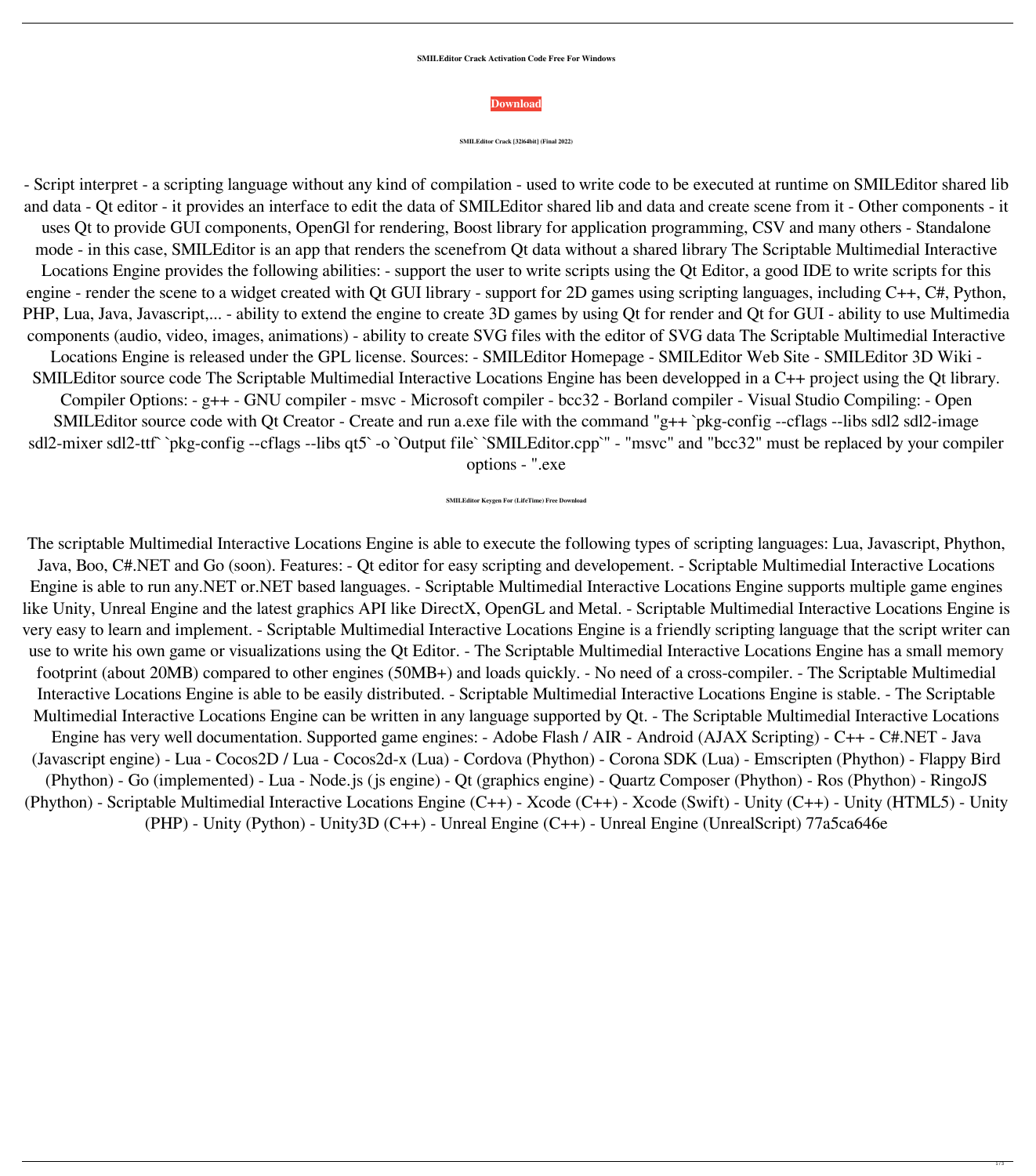The engine provides an open source, Qt-based cross-platform 2D engine for 2D games and visualizations. Scriptable Multimedial Interactive Locations Engine (SMILE) is a user-friendly script-interpreter to be integrated with Qt based software for easy application development. It can be used to create games, visualizations, etc. The engine provides a simple API and C++ interpreter to customize the engine's interaction. It is based on SDL with a custom scripting and data format, allowing you to create intuitive user interfaces. SMILE's scripting language is a lightweight and general-purpose language, supported through an editor. The engine supports a wide range of functions including 2D graphics, sound, physics, collision detection, input events and mesh objects. The engine offers a number of predefined objects for your convenience, including GUI buttons, text controls, sliders, and more. It's based on the excellent and mature game development framework, SDL. If you are using a SDL-based software ( like Qt creator ) and you have a script editor that allows editing the programming language or you are capable of writing a script editor, you will be able to use this engine. It's not limited to game development and can be used in other areas such as data visualizations, scientific visualization, business software, CAD software, ... SMILE is free software and is released under a free software licence ( GPL ). You can find the latest version here: SourceForge SourceForge The source code is available on Github Features This is a fast C++ engine that supports 2D, 3D and HTML5 games and visualizations. • The engine can be integrated with Qt. • The engine has a fast C++ interpreter. • It's based on the SDL library. • It has a lightweight scripting language. • It supports custom control of the OpenGL graphics driver. • It supports custom control of the audio device. • It supports custom control of the physics engine. • The engine has a C++ interpreter. • The engine provides access to the audio driver. • It supports custom control of the audio driver. • It supports

SMILEditor is scriptable Multimedial Interactive Locations Engine, and can create 2D games. SMILEditor is designed for creating Visualizations for Data. The Scriptable Multimedial Interactive Locations Engine consists of a shared library built upon SDL, data / script interpret and Qt editor. History SMILEditor is a project of PierreBertin (A.K.A. p.Bertin) at the University of Rennes 1 and was released under GNU GPLv3. The source code is hosted on GitHub. The SMILEditor Engine is a collaborative project between the Rennes School of Medicine and CNRS. Features SMILEditor is lightweight, easily deployable and scalable. SMILEditor is fully scriptable. There is a dedicated plugin API to bind the SMILEditor to third-party software. The SMILEditor comes with a dedicated SDK to write scripts, giving access to all the features of the engine. SMILEditor is written in C++ and integrates a Qt based embedded 2D platform for interaction. SMILEditor is perfectly compatible with Multi World Files. It comes with its own dynamic authoring system allowing to define and animate all assets from the editor. It has a dedicated user interface to create procedural universes. Scripting SMILEditor is scriptable using plugins, which are written in Lua. A plugin is a standalone application written in Lua, which the SMILEditor will load to interpret the actions to be executed. Plugins are simple, easy to develop and can be downloaded freely from the SMILEditor website. Authoring Scripts are authored using the editor. The GUI has dedicated authoring widgets which can be used to create infinite number of custom universes, 2D games and animations. Manipulation is easy to do in the SMILEditor GUI and it offers a dedicated widget to edit the various animations. It is very easy to animate and compose video sequences. The SMILEditor allows to animate an unlimited number of assets. Licensing SMILEditor is under GNU GPL v3. The open-source development effort is hosted on GitHub. A Git clone of the project is available. Technical details SMILEditor is a scripted Multimedial Interactive Location Engine, capable to create 2D games. SMILEditor can be described as a low-level engine, meaning it manages the underlying computational resources to deliver smooth gaming experience. The engine is written in C++, using SDL2 for graphics and scripting and Qt5 for the GUI. When using it with other